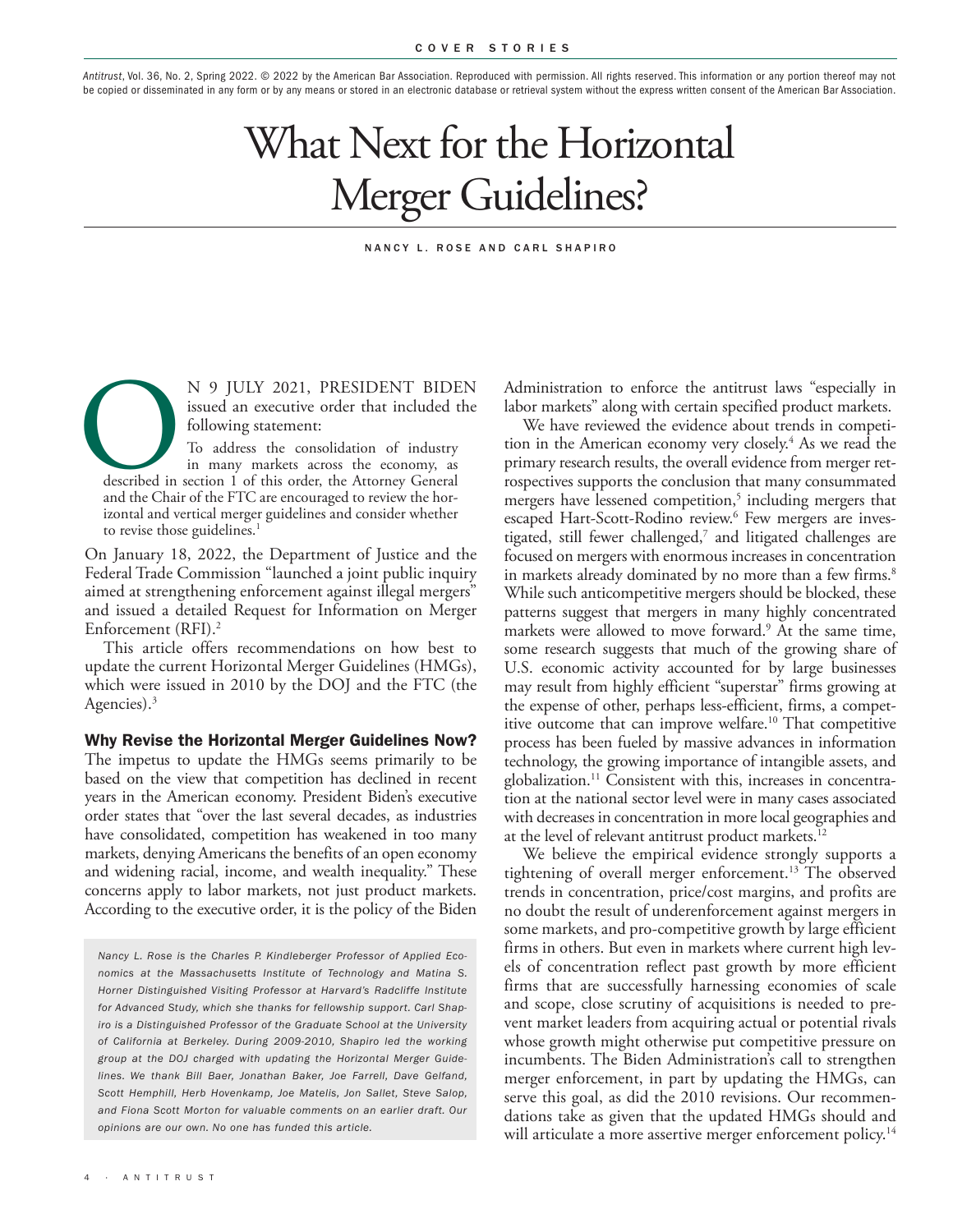Given limited space, we focus our recommendations for revising the HMGs to strengthen merger enforcement on three main areas. While these are only a subset of revisions that should be considered, we believe implementing them would substantially improve merger enforcement. First, we suggest several ways that the HMGs can strengthen the structural presumption in a manner consistent with sound economics and with how the courts have been analyzing mergers in recent decades. Most important, the HMGs can do more to explain how and why the Hypothetical Monopolist Test (HMT), embraced by the courts for decades as a method to define relevant markets, often leads to quite narrow markets. They also can add presumptions based solely on *increase* in concentration caused by the merger, to address unilateral harms that currently may escape redress. Second, we recommend that the HMGs elaborate on how the Agencies determine whether a merger may substantially lessen *dynamic* competition, which includes potential competition and innovation. The historical emphasis of merger law on static market structure has made it unduly difficult for the government to challenge mergers that may lessen dynamic competition. Updated HMGs can help fix this historical oversight. Third, merger enforcement has not paid enough attention to how mergers may lessen competition among employers to hire workers. We suggest that the updated HMGs include a new section, "Mergers of Competing Employers," to explain how the Agencies assess such harms to workers.<sup>15</sup>

### Guiding Principles

The purpose of the HMGs is to "describe the principal analytical techniques and the main types of evidence on which the Agencies usually rely to predict whether a horizontal merger may substantially lessen competition" (HMGs, § 1). Historically, the Guidelines have been written with three audiences and goals in mind: (1) to inform the business community, so as to deter anticompetitive mergers without imposing unnecessary costs on other mergers; (2) to participate in a dialogue with the courts, so as to further the development of the case law; and (3) to provide a handbook to Agency staff, so as to guide them in how best to investigate horizontal mergers.

Three principles have governed all previous updates of the Guidelines. $^{16}$ 

- **Law Enforcement**: The Guidelines address a law enforcement activity, so they must be broadly consistent with the case law, even when they seek to influence the evolution of the case law in the common law tradition.
- **Transparency**: The Guidelines should accurately reflect how the Agencies will actually investigate mergers and make enforcement decisions.
- **New Learning**: The Guidelines should reflect the accumulation of Agency experience, including the most current and reliable economic evidence and analytical techniques.

These three principles should govern the current update of the Guidelines. Departing from the first by adopting merger enforcement policies unlikely to be accepted by the courts would imperil the extraordinary status of the Guidelines as a document prepared by government enforcers that the courts, and even merging parties, have generally accepted as a valid guide rather than a piece of advocacy. Departing from the second principle would violate basic norms of good government. The Agencies should be prepared to adhere to whatever they put in the updated HMGs. And departing from the third would miss an opportunity to improve merger enforcement based on changes in the American economy and based on new learning.

The Agencies have reaffirmed that they intend to follow these three principles. The RFI states that the merger guidelines "are under review to ensure that they (1) reflect current learning about competition based on modern market realities, and (2) faithfully track the statutory text, legislative history, and established case law around merger enforcement."<sup>17</sup>

## Strengthening the Structural Presumption

For nearly sixty years, based on the Supreme Court's decision in the Philadelphia National Bank case, merger enforcement has relied heavily on the presumption that mergers that substantially increase concentration in highly concentrated markets are illegal.<sup>18</sup> However, the strength of the structural presumption has declined in the past  $45$  years.<sup>19</sup> We support efforts to facilitate the ability of the government to establish its prima facie case. Updated HMGs can help do that, so long as they are convincing and adhere to the Law Enforcement principle (above), avoiding any marked inconsistency with established case law.

The challenge is how to update the structural presumption to reflect the dramatic changes that have taken place in the American economy since 1963, when the Supreme Court established the presumption in *Philadelphia National Bank*. Manufacturing now accounts for a much smaller share of GDP; intellectual property and intangible assets play a much bigger role in giving firms market power, especially in hightech and digital markets; and product differentiation is the norm, not the exception. These changes have transformed merger enforcement. The bulk of merger investigations in the past 20 years have centered around unilateral effects, not coordinated effects, which dominated merger analysis 50 years ago.

Updated HMGs can help merger enforcement adjust to today's economy by modifying how the Hypothetical Monopolist Test is performed to better reflect the economics of unilateral effects and by introducing a presumption based solely on the increase in concentration caused by a merger. Such a presumption would be well-grounded in both economic theory and empirical evidence demonstrating the predictive value of changes in concentration for post-merger price increases and output reductions.<sup>20</sup>

*Market Definition and the Hypothetical Monopolist Test.* One promising route to stronger merger enforcement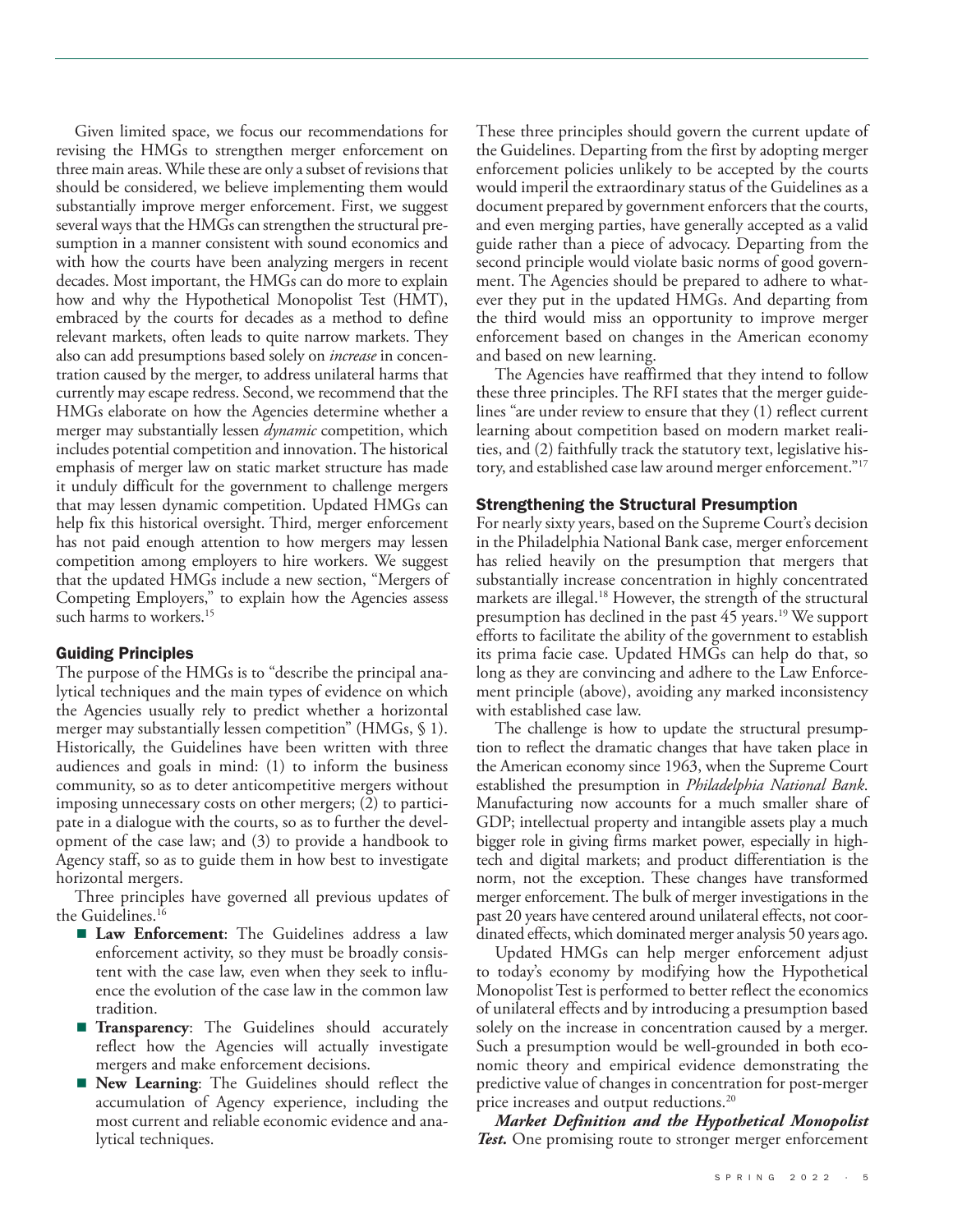is to build on the changes made in the HMGs in 2010 by clarifying that proper application of the HMT can and should lead to quite narrow markets.<sup>21</sup> Those changes, which were well grounded in economics, have proved invaluable to the Agencies when they have litigated mergers over the past decade. Litigated cases often turn on whether the courts accept the relevant markets proposed by the Agencies. They often did so during the past decade, giving the government a high win rate in litigated mergers.<sup>22</sup>

We recommend that the Agencies *simplify* the HMT and shed the idea that the HMT is a precise algorithm that leads to a single, correct relevant market. This can be achieved by emphasizing the following statement from Section 4.1.1 of the 2010 HMGs as the governing principle: "The Agencies may evaluate a merger in any relevant market satisfying the test."23 This change will better reflect actual practice and avoid distracting detours that arise when the merging parties ask why the Agencies selected one qualifying relevant market rather than another.

The HMGs should further explain that when looking to see if the structural presumption applies, the Agencies focus their attention on candidate relevant markets that include competing products sold by both merging firms. The presence or absence of other relevant markets in which there is no overlap between the merging firms is irrelevant for this purpose. Building relevant markets around an *overlap* of concern focuses attention on the direct loss of competition that will result from the merger.

If the two overlap products alone satisfy the HMT based on the very same calculation that the Agencies routinely perform to evaluate unilateral price effects—then they alone constitute a relevant market.<sup>24</sup> The merger will create a monopoly in that narrow, two-product relevant market. The 2010 HMGs already point this out, but this idea will be easier to utilize if the Guidelines explicitly state that relevant markets can be built around an overlap of concern.

**Example 5A:** Example 5 in the 2010 HMGs explains how Product A and B may satisfy the HMT and thus form a relevant product market. A merger combining Products A and B would be a merger to monopoly in that market. Suppose that Product X is just slightly more distant from Product A than is Product B, so a hypothetical monopolist controlling Products A and X would raise both of their prices by 10 percent. Then Products A and X *also* form a relevant market, and a merger combining Products A and X would be a merger to monopoly in that market. This is a correct and informative application of the HMT, notwithstanding that one could also define a broader relevant market containing Products A, B, and X.

These updates to the HMT will allow the Agency to establish its prima facie case for mergers where unilateral price effects are likely to arise. The economic basis for this approach is very strong.<sup>25</sup> These updates would continue the process of unifying and reconciling the market definition part of merger analysis with the evaluation of unilateral price effects.26

The Agencies will then have the discretion to define broader markets as needed when they go to court in order to address other more qualitative evidence that the courts use to delineate relevant markets. Section 4 of the HMGs already anticipates that tensions can arise between markets defined using the HMT and broader collections of products that may reflect common industry usage: "Relevant antitrust markets defined according to the hypothetical monopolist test are not always intuitive and may not align with how industry members use the term 'market.'"

The HMGs should explain that relevant markets do not *partition* products, with each product properly belonging in just one relevant market. As one example, relevant markets can be nested. The Agencies have brought enforcement actions involving nested markets, with harm clearer in a narrower market that is nested inside a broader market. The HMGs should articulate that principle. They also should explain that the most informative relevant market(s) typically depend on the transaction under study.

The HMGs should address "cluster markets," i.e., situations in which the Agencies define a relevant product market that includes a collection of products that are often sold by the same suppliers but are *not* substitutes for each other. For example, in hospital mergers the FTC often alleges a relevant product market for "general acute care inpatient hospital services." One rationale for defining cluster markets is purely practical: market shares may be much easier to measure for the cluster than for individual components. Aggregating in this way produces reliable and informative market shares if competitive conditions are similar for the different items in the cluster.<sup>27</sup>

The HMGs also should be updated to explain how to handle markets in which the price is zero.<sup>28</sup> This comes up in markets where firms offer free products or services to consumers and earn their revenue from advertising. In these situations, a group of products satisfies the HMT if a hypothetical monopolist controlling that group of products would significantly lower *quality*. Here quality can refer to any non-price dimension of the product valued by consumers, such as policies that protect consumers' privacy by limiting if or how data generated by their transactions will be used. Closely related, the HMGs need to explain how relevant markets are defined for multi-sided platforms. These issues are raised in the RFI.<sup>29</sup> They merit attention and space in the revised guidelines.

*Market Concentration Thresholds.* In 2010, there was a yawning gap between the HHI thresholds found in the HMGs and the Agencies' actual enforcement policy. The 1992 HMGs stated: "Where the post-merger HHI exceeds 1800, it will be presumed that mergers producing an increase in the HHI of more than 100 points are likely to create or enhance market power or facilitate its exercise." However, the average post-merger HHI for litigated mergers from 2000 to 2010 was a whopping 6535, and the average increase in the HHI was 1987, vastly above the 100 level in the 1992 HMGs.<sup>30</sup>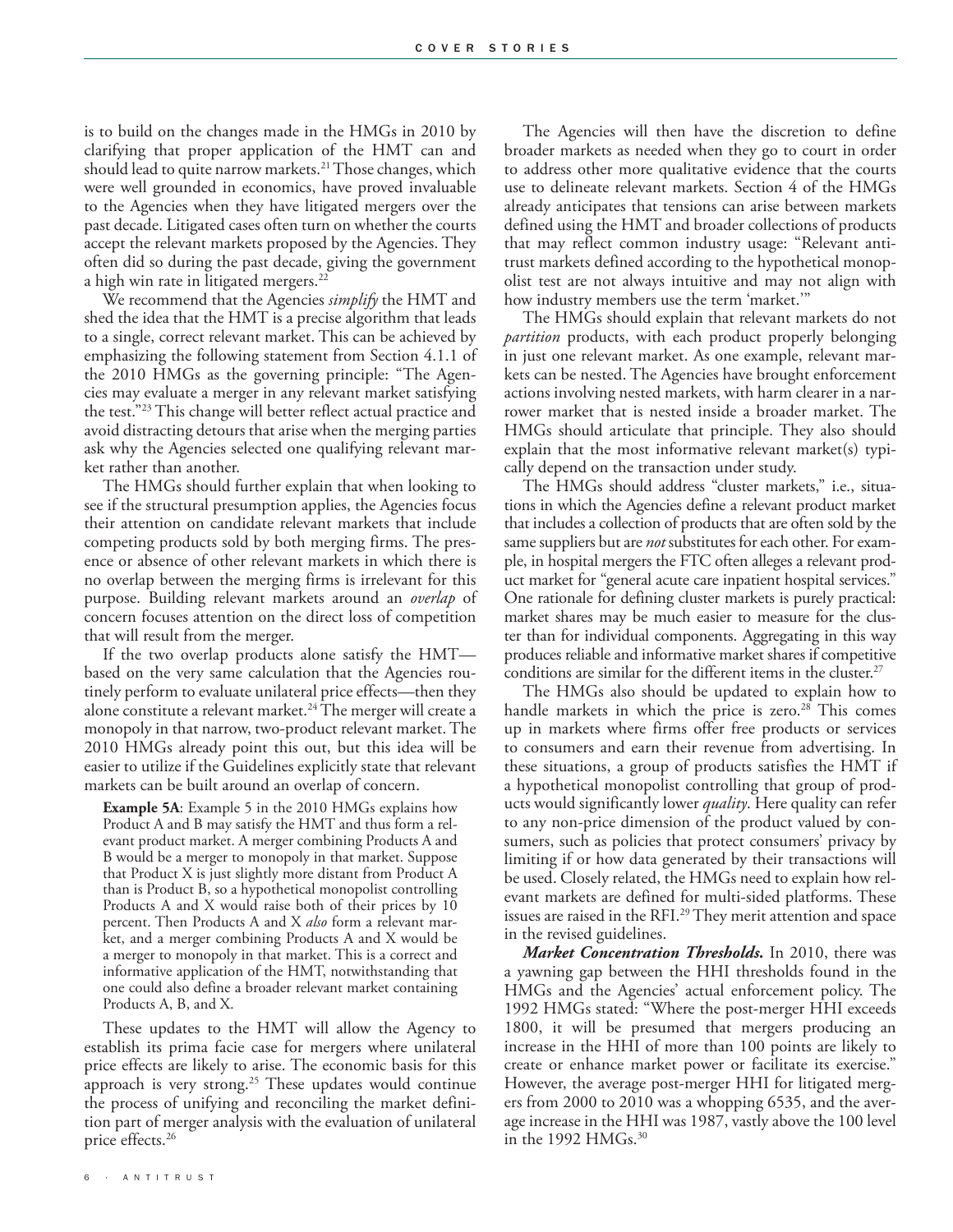When the HMGs were updated in 2010, the Agencies sought to substantially narrow this gap. The goal was to tighten merger enforcement by raising the HHI thresholds, focusing attention and resources on the mergers most likely to harm competition, and assertively enforcing at those new levels, thereby deterring firms from proposing mergers well above the new enforcement thresholds. However, in part due to resource constraints, the Agencies did not succeed in reducing the HHI levels of litigated mergers by very much. The average post-merger HHI for litigated mergers from 2010 to 2020 was 5805, and the average increase in the HHI was 1938.31 These data suggest that merger enforcement over the past twenty years has failed to stop some firms from attempting mergers to duopoly or even monopoly, well beyond the levels presumed to be anticompetitive. Worse yet, the parties proposing such mergers often are sufficiently optimistic about their chances in court that they are willing to litigate rather than abandon the transaction when facing a DOJ or FTC challenge.

Moreover, merging parties often argue that mergers not in the Red Zone (currently a post-merger HHI greater than 2500 and an increase in the HHI of 200 or more) are presumptively legal. That was not the intention of the Yellow Zone in the 2010 HMGs (a post-merger HHI between 1500 and 2500 and an increase in the HHI of 100 or more, or a post-merger HHI of more than 2500 and increase in HHI of 100 to 200). The 2010 HMGs state that mergers in the Yellow Zone "potentially raise significant competitive concerns and often warrant scrutiny." The Agencies should make very clear that mergers falling in the Yellow Zone are *not* presumptively legal.

What more should be done? One approach would be for the Agencies to retain the 2010 HHI levels and consistently enforce at those levels, both in the Red Zone and, when appropriate, the Yellow Zone. That alone would involve a significant tightening of merger enforcement, which would require substantial additional resources. However, it would not address concerns that the drift in merger enforcement prior to 2010 created an overly permissive policy toward mergers in what became the Yellow Zone after 2010. Therefore, if resources permit, the Agencies also should consider lowering the HHI thresholds for the Red Zone and enforcing at those new levels. We do not offer specific new HHI threshold levels here, partly because we do not believe the empirical literature is clear on what those should be. But we do offer several specific suggestions for expanding the structural presumption in ways that reflect Agency experience, economic evidence and economic theory, and are consistent with evolving case law.

■ **Presumption Based on the Increase in HHI Alone:** We recommend that the Agencies adopt a presumption against mergers that increase the HHI by 200 or more in cases where the theory of harm is based on unilateral effects.<sup>32</sup>

A test based on the increase in the HHI is strongly supported by economic theory.<sup>33</sup> The increase in the

HHI is equal to  $2S_1S_2$  where  $S_1$  and  $S_2$  are the market shares of the merging firms. If Diversion Ratios are proportional to market shares, the increase in the HHI is a measure of the extent of direct competition between the merging firms that is eliminated by the merger.

Furthermore, the 2010 HMGs laid the groundwork to support this change. Section 6.1 in the 2010 HMGs states: "The Agencies rely much more on the value of diverted sales than on the level of the HHI for diagnosing unilateral price effects in markets with differentiated products." The increase in the HHI is linked to the value of diverted sales.<sup>34</sup>

■ **Restoration of the Leading Firm Proviso**: We recommend a presumption against a merger between a firm with at least 50 percent market share and a firm with at least a 1 percent market share.<sup>35</sup>

The 1982 Merger Guidelines contained the following Leading Firm Proviso: "the Department is likely to challenge the merger of any firm with a market share of at least 1 percent with the leading firm in the market, provided that the leading firm has a market share that is at least 35 percent and is approximately twice as large as that of the second largest firm in the market." This provision was dropped in 1992, when a more extensive treatment of unilateral effects was added.

Competition is often harmed when a dominant firm acquires one of its rivals, even a small one. Normally, the dominant firm has abundant internal capabilities, so the acquisition is not needed for it to be a strong competitor.

We tentatively suggest these 50 percent/1 percent levels, but our central point is to use a lower threshold for the structural presumption for mergers involving the leading firm in the market.<sup>36</sup> The post-merger HHI associated with a 50 percent  $+1$  percent merger is over 2500, but the increase in the HHI is only 100, so this merger would not trigger a presumption that is based on an increase of 200 or more in the HHI (although a 50 percent  $+ 2$  percent merger would).

In these cases, the target firm's *projected* market share will often be more informative than its historical share. Projections made in advance of merger discussions are particularly informative. The Agencies should express skepticism of projections prepared by the merging parties in anticipation of litigation.

■ **Sliding Scale**: We recommend that the Agencies explicitly state that stronger and more convincing evidence is needed to rebut the structural presumption, the larger is the post-merger HHI and the increase in the HHI.

Such a statement would build naturally on what the 2010 HMGs already say: "The higher the post-merger HHI and the increase in the HHI, the greater are the Agencies' potential competitive concerns and the greater is the likelihood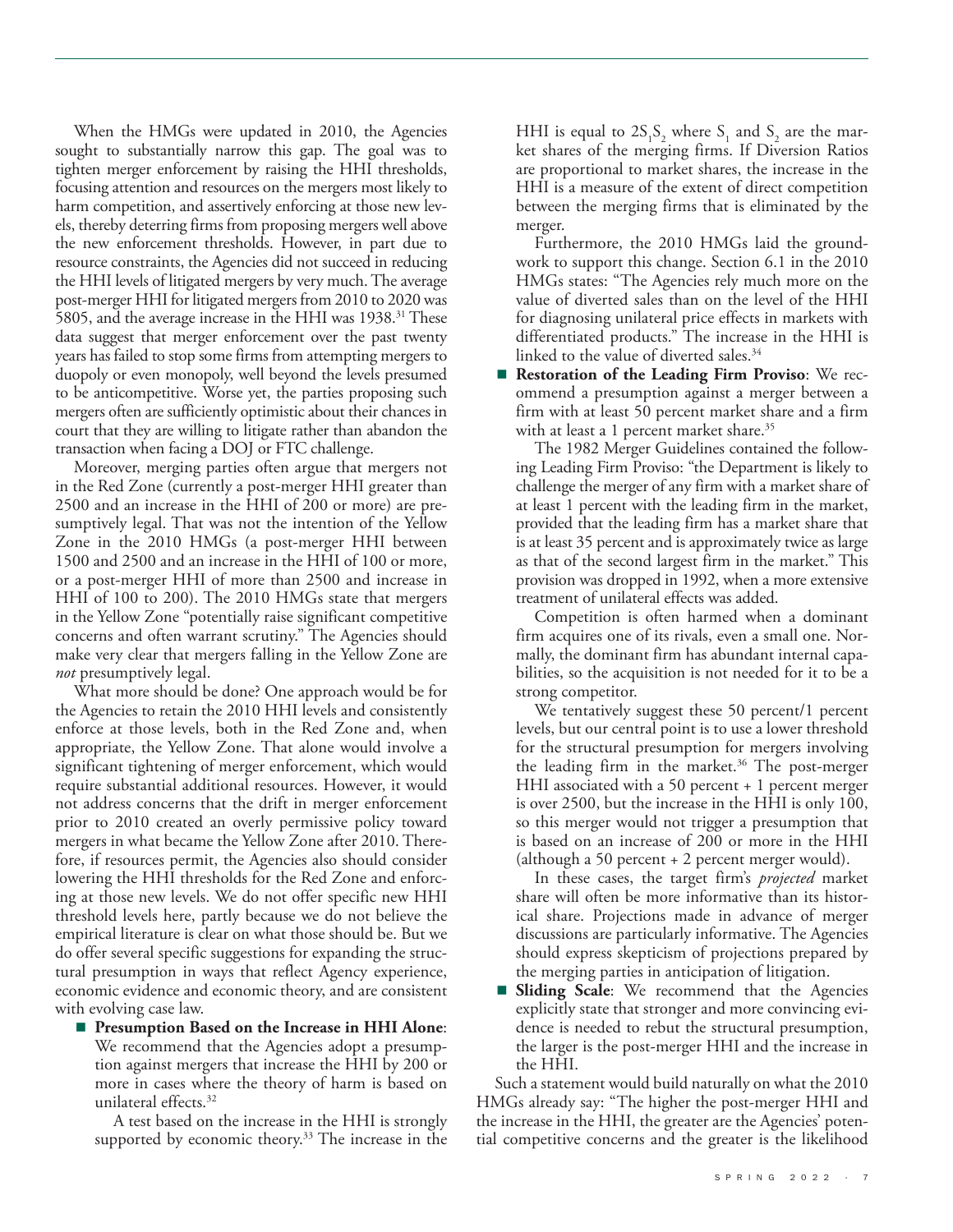that the Agencies will request additional information to conduct their analysis." Stronger language here is warranted, especially given that the courts are already applying a sliding scale.

Lastly, we would like to stress that one can only measure market concentration after a relevant market has been defined. In the real world of merger litigation, Agency success hinges far more on the courts accepting the government's proposed markets than on the HHI thresholds. That is why the 2010 HMGs explained in detail how the HMT can lead to narrow markets. Twelve years later, strengthening merger enforcement likely rests much more on increasing enforcement resources and explaining the implications of the HMT than on lowering the HHI thresholds.

#### Dynamic Competition

The structural presumption applies to mergers between firms that are *current* competitors, but share-based analysis has very limited ability to identify and protect *future* competition. The 2010 HMGs took three steps to address this shortcoming. First, Section 5.2 states: "The Agencies may project historical market shares into the foreseeable future when this can be done reliably." Second, Section 5.3 states: "In analyzing mergers between an incumbent and a recent or potential entrant, to the extent the Agencies use the change in concentration to evaluate competitive effects, they will do so using projected market shares." Third, Section 6.4 addresses unilateral effects on "Innovation and Product Variety," a topic not developed in earlier Guidelines.

Updated HMGs should build on these advances and explain in much greater detail how the Agencies diagnose a lessening of dynamic competition.37 We use this term to encompass two distinct ways in which a merger may lessen future competition. First, a merger may cause harm through future unilateral effects, even if it will not cause immediate unilateral effects. Second, a merger may reduce the incentives of the merging firms to innovate by making investments in new and improved products, production processes, or business models.38 For a recent, excellent example of how the HMGs might treat harm to future competition, see Section 5, "Potential and Dynamic Competition," in the U.K. CMA's Merger Assessment Guidelines.<sup>39</sup>

Protecting dynamic competition is inherently challenging. The fundamental problem is that incumbent firms often find it more profitable to acquire potential rivals than to compete against them.<sup>40</sup> Therefore, the Agencies and the courts must be alert to the danger that merging firms will stymie effective merger enforcement by combining at a relatively early date, when the evidence a loss of dynamic competition is less clear, especially to those outside the industry. The D.C. Circuit recognized a very similar concern in the *Microsoft* case.41 Both the Clayton Act and the Sherman Act provide authority for the Agencies to challenge mergers that lessen competition from nascent, disruptive firms.<sup>42</sup>

In the merger context, the greatest danger arises when an incumbent firm with substantial market power seeks to merge with a potential competitor. One promising way to prevent incumbent firms from acting on their anticompetitive incentives is to prohibit mergers that *may* substantially lessen future product-market competition, even if such future rivalry cannot yet (when the merger is proposed) be shown to be more likely than not. The Supreme Court already has recognized that future competition is probabilistic and that antitrust law protects future competition that might arise (but might not).<sup>43</sup> This approach is very much consistent with the goal of "arresting mergers at a time when the trend to a lessening of competition in a line of commerce was still in its incipiency."<sup>44</sup> It also fits with Herbert Hovenkamp's view of how incipiency tests should be used in antitrust law: "The appropriate use of incipiency tests is to prevent certain bad outcomes early when antitrust rules make it difficult or impossible to prevent them later."45

Given the inevitable evidentiary challenges the Agencies face when they challenge mergers based on a loss of dynamic competition, we urge the Agencies to emphasize in the updated HMGs that they focus on the *ability and incentive* of the merged firms to invest and introduce competing products in the future.<sup>46</sup> If the merging firms are two of a small number of firms that have the ability and incentive to make such investments in a defined area, the merger may well lessen dynamic competition, even if neither firm has a specific plan to introduce a product that will compete against the other.<sup>47</sup> The merging firms will likely argue that such future effects are "speculative," but that merely highlights why the HMGs need to explain that merger enforcement in dynamic markets does not require a specific prediction of how the market will evolve, which is typically not possible. Especially for cases involving potential competition and innovation, the Agencies should emphasize "the congressional intent that merger enforcement should interdict competitive problems in their incipiency and that certainty about anticompetitive effect is seldom possible and not required for a merger to be illegal."<sup>48</sup> The HMGs also can explain the types of evidence that the Agencies rely upon to identify mergers that may harm dynamic competition. We next sketch out some ways that might be done.

*Future Unilateral Effects.* Future unilateral effects are unilateral effects that will not arise until some point in the future.<sup>49</sup> The typical merger in which future unilateral effects arise is one between a strong incumbent firm and a potential entrant.50 For clarity, our discussion refers to that fact pattern.

Future unilateral effects are very much like conventional unilateral effects, except (a) they will not occur for some period of time, and (b) they will only occur probabilistically.

**Example**: Firm A designs and sells the leading modem chip used in mobile devices, earning substantial operating profits. Firm B, which designs and sells other types of chips, is developing a modem chip. If those development efforts are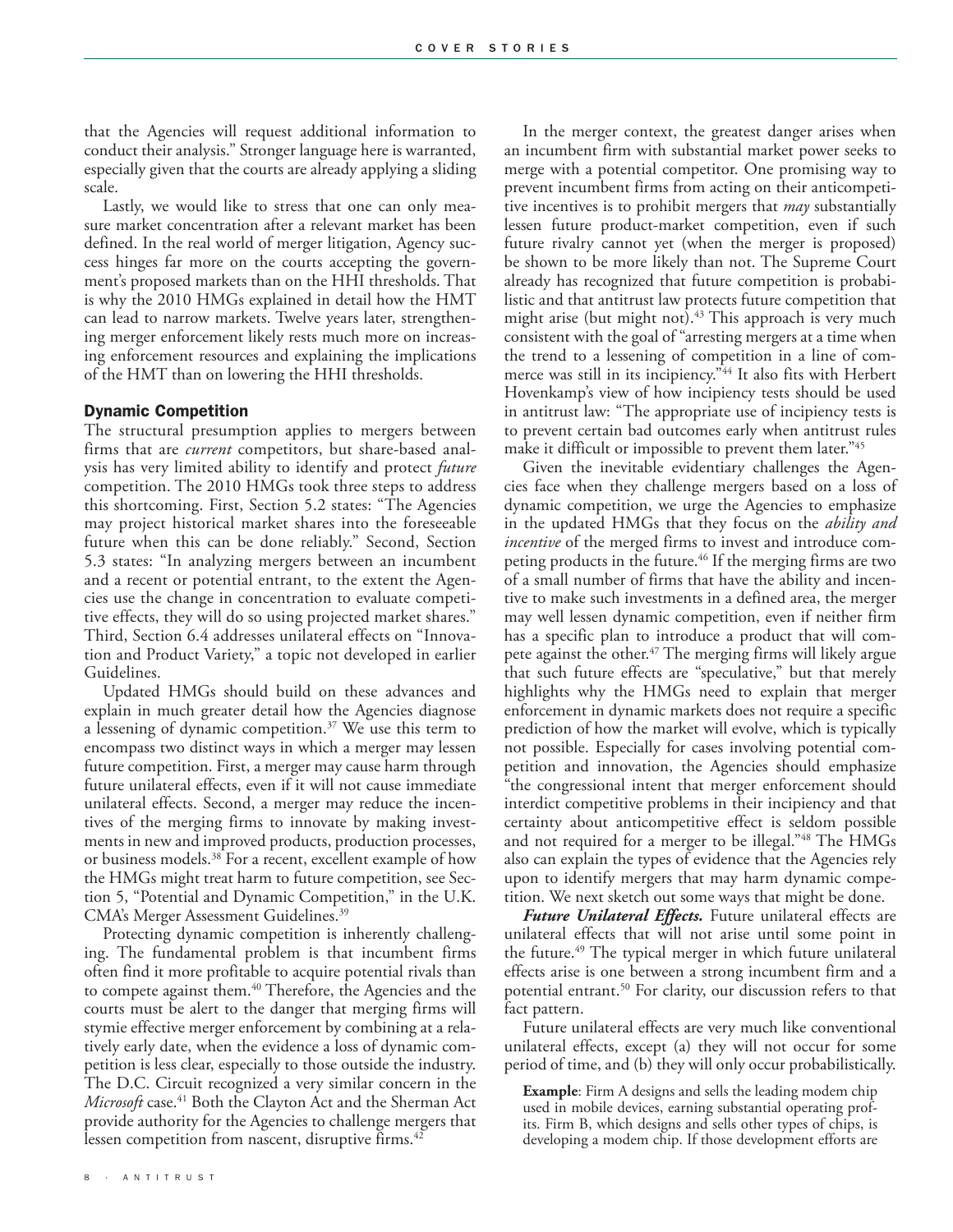successful, Firm B's modem chip will provide substantial new competition for Firm A's modem chip. The merger of Firm A and Firm B will cause future unilateral effects. Whether these effects are substantial depends on the likelihood that Firm B will successfully complete the development of its modem chip and the extent of competition between the two modem chips in that event. Evidence about Firm B's plans and prospects for its modem chip will be highly relevant to those two issues, as will be evidence about how Firm A assesses the threat posed by Firm B's modem chip to the profits Firm A is earning on its modem chip.

Empirical evidence has mounted that large, successful firms often grow by expanding into adjacent product markets or geographic markets. Indeed, this expansion explains the why we are seeing increases in concentration in many *sectors* of the economy together with decreases in concentration in *relevant markets* within those sectors. This same evidence should serve as a warning that mergers between firms in adjacent markets can eliminate potential competition. With large firms now controlling a greater share of economic activity, often earning substantial profits that would be threatened by disruptive entrants, the ability of the Agencies to stop mergers that eliminate potential competition is now more important than ever. There is a small but growing body of empirical evidence on acquisition of potential competitors,<sup>51</sup> and acquisitions of potential competitors have been of particular concern in the tech space.<sup>52</sup>

The Agencies and the courts face two central challenges in cases involving future unilateral effects. First, it may be difficult to assess the likelihood that the product under development will ever be introduced. Second, unlike conventional unilateral effects cases, it will typically not be possible to estimate diversion ratios based on the available evidence. That makes it far more difficult to assess the magnitude of the future unilateral effects.

The Agencies should emphasize that a merger between a dominant incumbent and a potential entrant is likely to cause future unilateral effects if the potential entrant has the incentive and ability to compete with the incumbent through entry into the market, especially if that entry involves the introduction of a disruptive product or business model. Such acquisitions will often tend to create a monopoly. The HMGs should identify the types of evidence the Agencies usually rely upon to make this assessment. Premerger business plans, forecasts, and strategy discussions are especially important. Econometric quantification will rarely be feasible. Attempts by the potential entrant to walk away from its pre-merger entry or expansion plans when the Agencies investigate the merger should be viewed with great skepticism, as should attempts by the incumbent to play down the threat it faces.

The Agencies should state that they are likely to challenge a merger based on future unilateral effects if one merging firm is selling a successful and profitable product and the other is credibly developing a new product that significantly threatens those profits. Harm to competition does not require that successful introduction of the new product be highly likely, much less certain.

Harm to Innovation. Competition is a dynamic process. Indeed, the greatest benefits to the public from competition arguably result from the dynamic process by which firms invest to develop new and improved products, business models, and methods of production.<sup>53</sup> Mergers can undermine that process. We refer to such adverse effects as *harm to innovation*.

**Example**: In the previous example, suppose that Firm B must make substantial risky investments to develop its new modem chip. The merged firm will have reduced incentives to undertake these investments because many of the sales of Firm B's modem chip would come at the expense of Firm A's modem-chip business. The merger also will reduce Firm A's incentive to improve its own modem chips by removing the competitive pressure from Firm B. The merger will thus harm innovation in modem chips. These effects are largest if Firm A faces few other actual or potential modem-chip rivals.

Critically, mergers can cause an immediate harm to innovation even if the actual product-market competition that they eliminate is *nascent*, i.e., will not arise for some time and is probabilistic. Stopping incumbent firms from acquiring nascent competitors is particularly problematic in innovative markets, where such mergers can threaten both the competitive process by which firms contest future sales and the innovation pipeline.<sup>54</sup>

These basic ideas can be found in the 2010 HMGs. Section 6.4 explains that "curtailment of innovation could take the form of reduced incentives to continue with an existing product-development effort or reduced incentive to initiate development of new products." But much more can and should be done, given the importance of innovation to economic growth.

Updated HMGs should significantly expand the discussion of innovation to reflect advances in economic learning and the accumulation of Agency experience. The overarching principle is that mergers can harm competition by reducing the *contestability* of future sales.<sup>55</sup> The main motivation for a profitable incumbent to innovate is to protect its market position, and the main motivation for an entrant to innovate is to disrupt the market and capture sales from incumbents. A merger between a strong incumbent and a potential entrant can undermine *both* of these incentives. These ideas have been well understood by economists studying innovation for decades, but they have not been fully implemented in the HMGs or in merger enforcement.<sup>56</sup>

## Mergers of Competing Employers

Antitrust law acknowledges that competitive markets are essential to protect not only consumers of products and services, but also suppliers to firms, including workers.<sup>57</sup> Economists and antitrust enforcers have increasingly recognized that mergers between firms that compete to employ workers may harm workers by substantially lessening competition in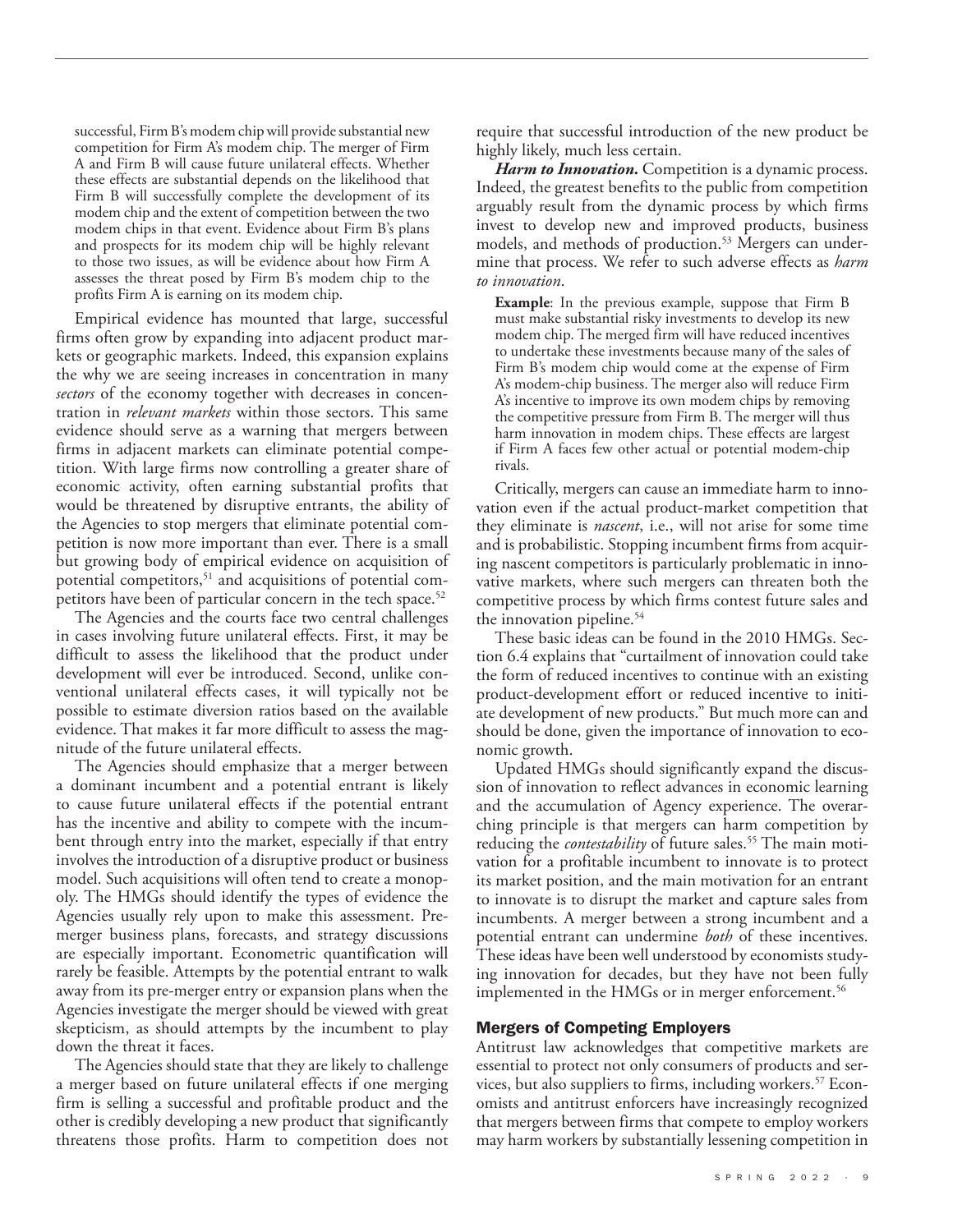relevant labor markets.58 Workers may be especially vulnerable to reductions in competition, as typical low labor supply elasticities may give remaining employers considerable market power over wages.<sup>59</sup>

The approach to analyzing competitive overlaps in labor markets has many analogs to those used for product markets. Section 12 of the 2010 HMGs, which discusses Agency approaches to evaluating potential harm from mergers of competing buyers, should be accompanied by a new section or subsection that makes explicit the inclusion of labor market harms and describe how the Agencies will assess that possibility.

Market power in labor markets may arise from monopsony power, through which firms can profitably restrict hiring to force lower wages, benefits, or non-wage compensation, including working conditions. Alternatively, it may be exercised through bargaining leverage, imposing lower compensation on workers, possibly without employment effects.

Question 9 in the RFI asks about Monopsony Power and Labor Markets. Part (b) asks: "How should the guidelines treat a merger that may generate monopsony power, but does not substantially lessen competition in any output market?" Section 12 of the 2010 HMGs answers this question.

The Agencies do not view a short-run reduction in the quantity purchased as the only, or best, indicator of whether a merger enhances buyer market power. Nor do the Agencies evaluate the competitive effects of mergers between competing buyers strictly, or even primarily, on the basis of effects in the downstream markets in which the merging firms sell.

*Example 24:* Merging Firms A and B are the only two buyers in the relevant geographic market for an agricultural product. Their merger will enhance buyer power and depress the price paid to farmers for this product, causing a transfer of wealth from farmers to the merged firm and inefficiently reducing supply. These effects can arise even if the merger will not lead to any increase in the price charged by the merged firm for its output.

This important principle should be retained and extended to the context of labor markets.

Many labor markets may be substantially more narrow in geographic scope than are corresponding product markets, and the ability of workers to move from one employer or occupational category to another may be difficult to evaluate. Job postings and hiring records may help to construct diversion measures and identify groups of workers who are particularly dependent upon competition between the merging firms. The Hypothetical Monopsonist Test can be applied to help define the affected labor markets, with consideration given both to the geographic reach of labor markets and to disparate effects across different occupations affected by the merger.

The Agencies should affirm that the structural presumption applies to labor markets. That said, there is no *a priori* reason to expect that numeric thresholds based on product markets will necessarily be the most accurate predictions of labor market harm. The Agencies should consider whether the empirical economic evidence supports different levels for the HHI-based thresholds for labor and product markets, recognizing that the burgeoning academic literature and ongoing Agency experience will inevitably help refine these over time.

For many mergers, potential product market and labor market harms will be concomitant. This is especially likely in cases where both product and labor markets are local and there are workers with skills that are specific to a small number of local employers, making them vulnerable to elimination of an independent employer, as may occur for specialized health care workers in hospital mergers.<sup>60</sup> Because a merger is illegal if it may substantially lessen competition in any relevant market, the Agency need not include all harmed markets in a complaint, and a challenge could be made on the basis of either product or labor market harms, or both.<sup>61</sup> In other situations, firms may compete in the same labor pool but not necessarily the same product market. This can lead to anticompetitive effects in labor markets regardless of any effects on product market competition. A merger between a hospital and a nearby skilled nursing facility might be an example of this, reducing local competition to hire nurses but not harming competition in any product market. Or it may be that geographic differences in labor and product markets give rise to labor market harm even when product market competition is not substantially affected.

**Example:** Firms A and B manufacture products that do not directly compete with one another, so their merger does not pose the risk of product market harm. However, they each employ the same type of specialized skilled workers, and several of their facilities are in local markets where they are two of a small number of employers competing for those workers. The merger will substantially lessen competition for this group of workers in these local labor markets and will depress total compensation for these workers.

Given scarce enforcement resources, it may be most effective to identify early in investigations situations where labor and product markets are *not* aligned, and focus labor market investigations on those where there is no product market harm. Understanding the nature of labor market competition also may be important in assessing whether proposed divestiture remedies fully remediate competitive concerns; for example, by ensuring divestiture locations are chosen to maintain robust employer competition, or that such settlements are rejected if there is no divestiture that preserves both product market and labor market competition.

Lastly, the updated Guidelines should make clear that employment, compensation, or workplace quality reductions that result from eliminating *competition* between employers are merger-specific harms and cannot be claimed as a cognizable merger efficiency.<sup>62</sup>

#### Conclusion

We encourage the DOJ and the FTC to update the Horizontal Merger Guidelines in a manner that builds on the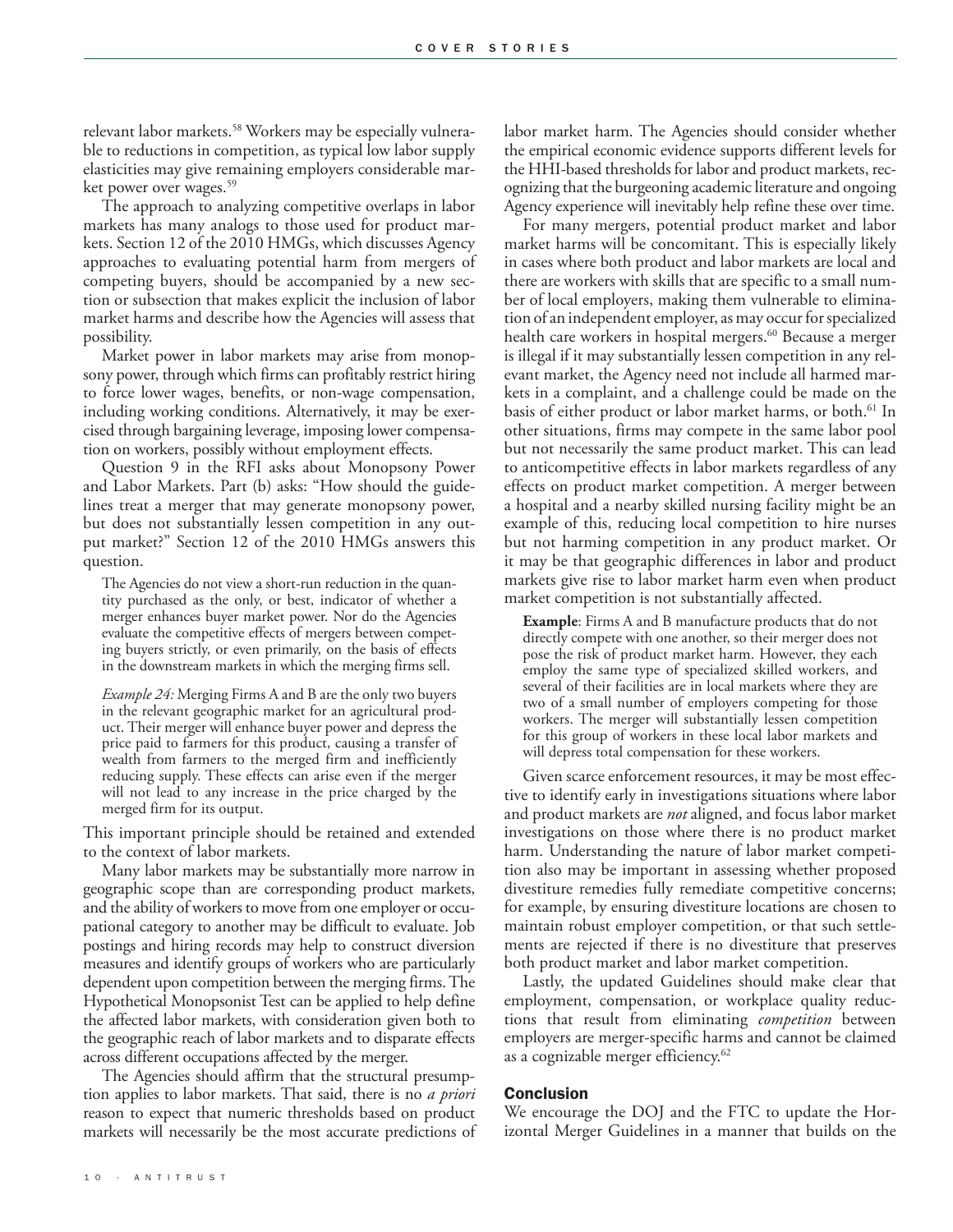advances made in 2010 and reflects the accumulation of evidence that merger enforcement has been too lax in recent decades. To be effective, updated Guidelines must clearly explain how the Agencies investigate and analyze horizontal mergers in a way that will be convincing to the courts as they seek to determine whether a merger "may substantially lessen competition." We emphasize  $(1)$  how the Hypothetical Monopolist Test can properly lead to narrow relevant markets in which market concentration can be measured, (2) how mergers may substantially lessen future competition even if they do not substantially increase current market concentration, and (3) how mergers of competing employers can harm workers.

As highlighted in the RFI, a number of additional topics are ripe for updating based on past experience and new learning. Though space limitations preclude detailed discussion here, we would highlight these additional topics:

- **Coordinated Effects**: The Agencies could do more to explain the industry conditions under which the Agencies are likely to find that a merger may lessen competition based on coordinated effects. For example, Jonathan Baker and Joseph Farrell suggest that "a detailed competitive effects analysis should turn on whether the coordinated effects concern principally involves purposive or nonpurposive strategic conduct."63
- **Efficiencies**: The Agencies could signal greater skepticism about the prevalence of cognizable efficiencies, especially for mergers that otherwise present competitive problems. Skepticism is warranted because there is no robust body of empirical evidence showing that most mergers realize cognizable efficiencies.<sup>64</sup> Updated HMGs could restore language from the 1982 Guidelines, which stated that any efficiencies must be proven by "clear and convincing evidence" and that efficiencies are only considered in "extraordinary cases" that would otherwise be "close cases."65 The Agencies could be especially skeptical of claimed efficiencies for mergers that "tend to create a monopoly."
- **Serial Acquisitions**: The Agencies could explain how they handle serial acquisitions, where a series of acquisitions by a single firm over time may substantially lessen competition, even if no individual acquisition does. One approach would be to challenge a whole series of acquisitions that collectively harms competition, including a number that have been consummated, when some threshold of harm is reached.
- **Settlements:** Updated HMGs might address the deep connections between how the Agencies analyze horizontal mergers and how they assess proposed remedies. They could explain the circumstances under which the Agencies disfavor settlements of anticompetitive mergers, and why. In many cases, the Agencies evaluate a merger together with a remedy that the merging parties have proposed, either during the

investigative phase or the litigation phase.<sup>66</sup> Updated HMGs could discuss the Agencies' experience with various remedies, both structural and behavioral, including remedies that *failed* to protect competition. They could state, for example, that while contracts can mitigate the anticompetitive effects of a merger in the short term, they are not a substitute for competition, especially over the longer term. Updated HMGs could clearly enunciate the principle that eliminating competitive overlaps does not itself remediate harm; an acceptable remedy must restore the competition that would otherwise be eliminated by the merger. The updated Guidelines could apply this principle to explain why there is a strong presumption that acceptable divestitures involve a coherent collection of assets and capabilities with a proven track record of competing effectively. They also could explain why this principle means that in practice there may be no remedy, short of stopping the merger altogether, that will prevent the harm from an anticompetitive merger.

- <sup>1</sup> The White House. *[Executive Order on Promoting Competition in the Ameri](https://www.whitehouse.gov/briefing-room/presidential-actions/2021/07/09/executive-order-on-promoting-competition-in-the-american-economy/)[can Economy](https://www.whitehouse.gov/briefing-room/presidential-actions/2021/07/09/executive-order-on-promoting-competition-in-the-american-economy/)* (July 9, 2021), Section 5(c).
- <sup>2</sup> See [https://www.justice.gov/opa/pr/justice-department-and-federal-trade](https://www.justice.gov/opa/pr/justice-department-and-federal-trade-commission-seek-strengthen-enforcement-against-illegal) [-commission-seek-strengthen-enforcement-against-illegal.](https://www.justice.gov/opa/pr/justice-department-and-federal-trade-commission-seek-strengthen-enforcement-against-illegal)
- <sup>3</sup> U.S. Department of Justice and the Federal Trade Commission, *[Horizontal](https://www.justice.gov/atr/horizontal-merger-guidelines-08192010)  [Merger Guidelines](https://www.justice.gov/atr/horizontal-merger-guidelines-08192010)* (August 19, 2010). We do not address updating the 2020 Vertical Merger Guidelines, which were withdrawn by the FTC in September 2021 but remain in place at the DOJ. Our recommendations apply whether or not the Agencies choose to issue a single updated set of guidelines covering both horizontal and vertical mergers.
- <sup>4</sup> Nancy L. Rose, *[Concerns about Competition](https://economicstrategygroup.org/resource/concerns-about-concentration/)*, *in* Maintaining the Strength of American Capitalism (Melissa S. Kearney and Amy Ganz, eds., Aspen Institute Economic Strategy Group, November 2019).
- <sup>5</sup> Carl Shapiro, *[Protecting Competition in the American Economy: Merger Con](https://faculty.haas.berkeley.edu/shapiro/protectingcompetition.pdf)[trol, Tech Titans, Labor Markets](https://faculty.haas.berkeley.edu/shapiro/protectingcompetition.pdf)*, 33 J. Econ. Persps. 69 (2019). John Asker and Volker Nocke, *[Collusion, Mergers, and Related Antitrust Issues](https://www.nber.org/papers/w29175)*, (NBER Working Paper No. 29175, August 2021) (appendix summarizing merger retrospectives studies).
- <sup>6</sup> Thomas G. Wollmann, *[Stealth Acquisitions: Evidence from an Amendment to](https://www.aeaweb.org/articles?id=10.1257/aeri.20180137)  [the Hart-Scott-Rodino Act](https://www.aeaweb.org/articles?id=10.1257/aeri.20180137)*, 1 Am. Econ. Rev.: Insights 77 (2019). Thomas G. Wollmann, *[How to Get Away with a Merger: Stealth Consolidation and its](https://www.nber.org/system/files/working_papers/w27274/w27274.pdf)  [Effect on US Healthcare](https://www.nber.org/system/files/working_papers/w27274/w27274.pdf)*, (NBER Working Paper No. 27274, July 2021).
- <sup>7</sup> Nancy L. Rose and Jonathan Sallet, *[The Dichotomous Treatment of Efficien](https://www.pennlawreview.com/wp-content/uploads/2021/01/Rose-Sallet_FINAL.pdf)[cies in Horizontal Mergers: Too Much? Too Little? Getting it Right,](https://www.pennlawreview.com/wp-content/uploads/2021/01/Rose-Sallet_FINAL.pdf)* 168 U. Penn. L. Rev 1967, sec. III and IV (2020).
- <sup>8</sup> See *infra* notes 30 and 31 and associated discussion in the text.
- $9$  This may reflect inadequate budgets at enforcement agencies; see Michael Kades, *[The state of U.S. federal antitrust enforcement](https://www.google.com/url?sa=t&rct=j&q=&esrc=s&source=web&cd=&ved=2ahUKEwjroMWWwtL1AhWpkokEHXI4A48QFnoECAwQAQ&url=https%3A%2F%2Fequitablegrowth.org%2Fwp-content%2Fuploads%2F2019%2F09%2F091719-antitrust-enforcement-report.pdf&usg=AOvVaw2thvvaBIfnfXN6OE38SMeN),* (Wash. Ctr. for Equitable Growth, Sept. 2019), and does not capture settled challenges. Tightening merger enforcement guidelines without substantially increasing agency budgets is unlikely to greatly mitigate any underenforcement.
- <sup>10</sup> *E.g.,* David Autor, David Dorn, Lawrence Katz, Christina Patterson, and John Van Reenen, *[The Fall of the Labor Share and the Rise of Superstar Firms](https://academic.oup.com/qje/article/135/2/645/5721266)*, 135 Q.J. Econ. 645 (2020). John Van Reenen, *[Increasing Differences](https://cep.lse.ac.uk/pubs/download/dp1576.pdf)  [Between Firms: Market Power and the Macroeconomy](https://cep.lse.ac.uk/pubs/download/dp1576.pdf)*, (Ctr. for Econ. Performance Discussion Paper No. 1576, 2018).
- <sup>11</sup> *E.g*., Nicolas Crouzet and Janice Eberly, *[Understanding Weak Capital Invest](https://www.nber.org/papers/w25869)[ment: the Role of Market Concentration and Intangibles](https://www.nber.org/papers/w25869)* (NBER Working Paper No. 25869, 2019).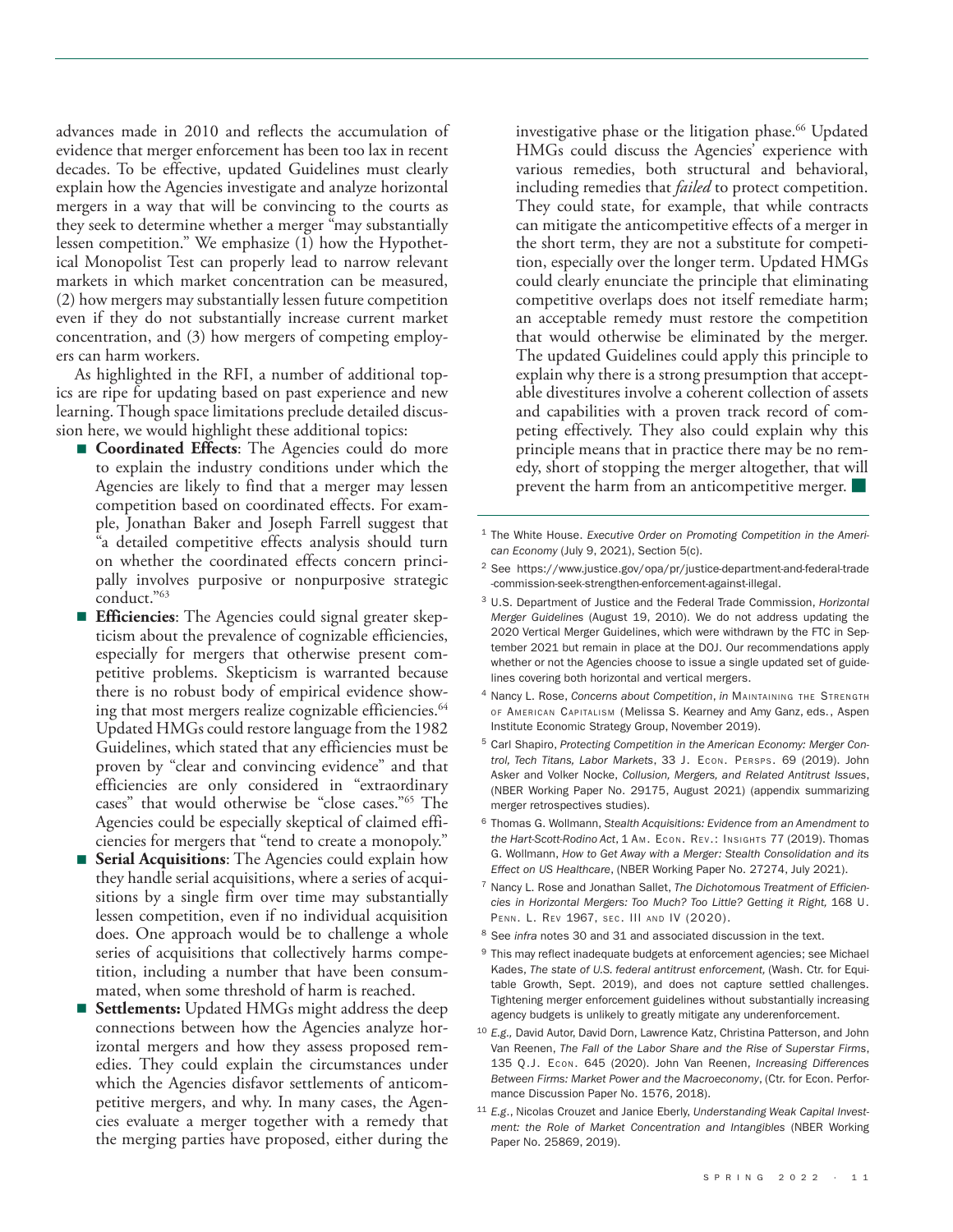- <sup>12</sup> C. Lanier Benkard, Ali Yurukoglu, and Anthony Zhang, *[Concentration in](https://www.nber.org/papers/w28745) [Product Markets](https://www.nber.org/papers/w28745)* (NBER Working Paper No. 28745, April 2021) (median concentration levels in consumer products have declined since the mid-1990s, reflecting modest declines in concentration for the most highly concentrated product markets at the start of that period); Esteban Rossi-Hansberg, Pierre-Daniel Sarte, and Nicholas Trachter, *[Diverging Trends](https://www.journals.uchicago.edu/doi/abs/10.1086/712317) [in National and Local Concentration](https://www.journals.uchicago.edu/doi/abs/10.1086/712317)*, 35 NBER Macroeconomics Annual 115 (2020) (showing declines in concentration measured at the local level across most sectors).
- 13 Carl Shapiro, [Antitrust in a Time of Populism](https://faculty.haas.berkeley.edu/shapiro/antitrustpopulism.pdf), 61 Int't J. Indus. Org, 714 (2018); and Carl Shapiro, *[Protecting Competition in the American Econ](https://faculty.haas.berkeley.edu/shapiro/protectingcompetition.pdf)[omy: Merger Control, Tech Titans, Labor Markets](https://faculty.haas.berkeley.edu/shapiro/protectingcompetition.pdf)*, 33 J. Econ. Persps. 69 (2019).
- <sup>14</sup> For one set of proposals along these lines, see Steven Salop and Fiona Scott Morton, *[The 2010 HMGs Ten Years Later: Where Do We Go From Here?](https://www.springerprofessional.de/en/the-2010-hmgs-ten-years-later-where-do-we-go-from-here/18754836)* 58 Rev. Indus. Org. 81 (2021).
- <sup>15</sup> FTC Chair Lina Khan has signaled her interest in labor markets: ". . . do the guidelines adequately assess whether mergers may lessen competition in labor markets, thereby harming workers?" *[Remarks of Chair Lina M. Khan](https://www.ftc.gov/system/files/documents/public_statements/1599783/statement_of_chair_lina_m_khan_regarding_the_request_for_information_on_merger_enforcement_final.pdf) [Regarding the Request for Information on Merger Enforcement](https://www.ftc.gov/system/files/documents/public_statements/1599783/statement_of_chair_lina_m_khan_regarding_the_request_for_information_on_merger_enforcement_final.pdf)* (18 January 2022), p.3.
- <sup>16</sup> Some of the history of the merger guidelines is provided in Carl Shapiro, *[The 2010 Horizontal Merger Guidelines: From Hedgehog to Fox in Forty](https://faculty.haas.berkeley.edu/shapiro/hedgehog.pdf)  [Years](https://faculty.haas.berkeley.edu/shapiro/hedgehog.pdf)*, 77 Antitrust L.J. 701 (2010).
- <sup>17</sup> RFI, *supra* note 2, p. 1 (footnote omitted).
- <sup>18</sup> United States v. Philadelphia National Bank, 374 U.S. 321 (1963) at 363 ("…a merger which produces a firm controlling an undue percentage share of the relevant market, and results in a significant increase in the concentration of firms in that market, is so inherently likely to lessen competition substantially that it must be enjoined in the absence of evidence clearly showing that the merger is not likely to have such anticompetitive effects.").
- <sup>19</sup> *See*, especially, United States v. General Dynamics, 415 US 486 (1974), and United States v. Baker Hughes, 908 F.2d 981 (D.C. Cir. 1990). For diagnosis and suggestions for strengthening the structural presumption, see Herbert Hovenkamp and Carl Shapiro, *[Horizontal Mergers, Market](https://faculty.haas.berkeley.edu/shapiro/structuralpresumption.pdf) [Structure, and Burdens of Proof](https://faculty.haas.berkeley.edu/shapiro/structuralpresumption.pdf)*, 127 Yale L. J. 1996 (2018).
- <sup>20</sup> Volker Nocke and Michael Whinston, *[Concentration Screens for Horizontal](https://www.nber.org/papers/w27533)  [Mergers](https://www.nber.org/papers/w27533)* (NBER Working Paper No. 27533, July 2020) (forthcoming, *American Economic Review*).
- <sup>21</sup> *See* Section 4.1.1 and especially Example 5: "Groups of products may satisfy the hypothetical monopolist test without including the full range of substitutes from which customers choose." Narrow markets may include markets for targeted customers.
- <sup>22</sup> *See* Carl Shapiro and Howard Shelanski, *[Judicial Response to the 2010](https://faculty.haas.berkeley.edu/shapiro/judicialresponse.pdf)*  [Horizontal Merger Guidelines](https://faculty.haas.berkeley.edu/shapiro/judicialresponse.pdf), 58 REV. Indus. Org. 51 (2020).
- <sup>23</sup> This simplification includes eliminating the language in Section 4.1.1 indicating that the Agencies "normally" include products in a certain order based on the magnitude of revenue diversion, and Example 6. The statement that the Agencies "usually" use the smallest relevant market satisfying the HMT also should be softened to "often," for the reason given, i.e., because the share of more distant substitutes "often" overstates their significance.
- <sup>24</sup> The RFI points in this direction, noting that "the tests for an antitrust market can often be satisfied using direct evidence of likely effects." *Supra*  note 2, p. 3.
- <sup>25</sup> *See* Nocke and Whinston, *supra* note 20, and Joseph Farrell and Carl Shapiro, *[Antitrust Evaluation of Horizontal Mergers: An Economic Alternative to](https://faculty.haas.berkeley.edu/shapiro/alternative.pdf)  [Market Definition](https://faculty.haas.berkeley.edu/shapiro/alternative.pdf)*, 10 BE J. Theoretical Econ*.* (2010).
- <sup>26</sup> In addition, the Agencies could add material relating to unilateral price effects indicating that the Agencies often conclude that mergers that create significant upward pricing pressure will lead to significant unilateral price effects, unless there is evidence that product repositioning or entry would deter or counteract those effects. That change might smooth the path for the Agencies to win in court *without* invoking the structural presumption.
- <sup>27</sup> An entirely different analysis applies if the Agency is alleging a *market for bundles*, in which suppliers must offer most or all the components in the bundle to compete effectively.
- <sup>28</sup> The HMGs should explain that outputs, not revenues, are used to measure market shares in these markets.
- $29$  Ouestion 11(c) in the RFI asks: "How should the guidelines approach market definition in zero-price markets, negative-price markets, or markets without explicit prices? Can 'quality' and other characteristics play the same role as price in market definition?"
- <sup>30</sup> *See* Table 2 in Shapiro and Shelanski, *supra* note 22. See also Federal Trade Commission, *[Horizontal Merger Investigation Data: Fiscal Years](https://www.ftc.gov/sites/default/files/documents/reports/horizontal-merger-investigation-data-fiscal-years-1996-2011/130104horizontalmergerreport.pdf) 1996- 2011* (January 2013) (showing very few enforcement actions in markets with a post-merger HHI of less than 2400, among mergers that received second requests from the FTC, except for grocery markets and oil markets).
- <sup>31</sup> *Id*.
- 32 The RFI invites presumptions that depend on the theory of harm. "Would the inclusion of multiple alternative presumptions better reflect the diversity of transactions and evidence presented by the modern economy." (RFI, *supra* note 2, p.5)
- <sup>33</sup> *See* Nocke and Whinston, *supra* note 20, and Farrell and Shapiro, *supra*  note 25.
- 34 We also would support a presumption against mergers that create significant upward pricing pressure, as recommended by Salop and Scott Morton, *supra* note 14. The 2010 HMGs point in that direction but do not explicitly state such a presumption. Now that unilateral effects and upward pricing pressure are well established, a presumption based on significant upward pricing pressure would be a much smaller step forward. The RFI invites such an approach, asking: "Should the guidelines identify thresholds for customer diversion and margins that, solely or together, create a presumption of competitive harm from certain mergers?" (RFI, *supra* note 2, p. 4)
- 35 We also favor a presumption against mergers between a dominant firm and a significant *potential* competitor. See below.
- <sup>36</sup> Salop and Scott Morton, *supra* note 14 make a similar recommendation, without specific thresholds.
- <sup>37</sup> Question 7 in the RFI asks about Potential and Nascent Competition. "What changes in standards or approaches would appropriately strengthen enforcement against mergers that eliminate potential competition?" (RFI, *supra* note 2, p. 6)
- <sup>38</sup> *See, e.g*., Giulio Federico, Carl Shapiro, and Fiona Scott Morton, *[Antitrust](https://faculty.haas.berkeley.edu/shapiro/disruption.pdf) [and Innovation: Welcoming and Protecting Disruption](https://faculty.haas.berkeley.edu/shapiro/disruption.pdf), in* Innovation Policy and the Economy, 20, 125-190 (Josh Lerner and Scott Stern, eds., 2020) (developing this concept and explaining how future unilateral effects and innovation effects can be assessed).
- 39 COMPETITION AND MARKETS AUTHORITY, MERGER ASSESSMENT GUIDELINES, March 2021 (UK).
- <sup>40</sup> This is a very general and robust economic principle. This same principle explains why we see pay-for-delay deals in the pharmaceutical industry. For an early articulation of this basic principle, see Richard Gilbert and David Newbery, *[Preemptive Patenting and the Persistence of Monopoly](https://www.jstor.org/stable/1831552)*, 72 Am. Econ. Rev. 514 (1982).
- <sup>41</sup> *United States v. Microsoft Corp*., 253 F.3d 34, 79 (D.C. Cir. 2001). (Acknowledging the inherent uncertainty of nascent competitive threats, the court concluded that imposing a high burden of plaintiffs "to reconstruct the hypothetical marketplace absent a defendant's anticompetitive conduct would only encourage monopolists to take more and earlier anticompetitive action.").
- <sup>42</sup> C. Scott Hemphill and Tim Wu, *[Nascent Competitors](https://scholarship.law.upenn.edu/penn_law_review/vol168/iss7/1/)*, 168 U. Penn. L. Rev. 1879 (2020).
- <sup>43</sup> *FTC v. Actavis*, 570 U.S. 136 (2013) (even a "small risk" of future competition "constitutes the relevant anticompetitive harm").
- <sup>44</sup> *Brown Shoe v. United States*, 370 U.S. 294, 317 (1963).
- <sup>45</sup> Herbert Hovenkamp, *[Prophylactic Merger Policy](https://scholarship.law.upenn.edu/cgi/viewcontent.cgi?article=2957&context=faculty_scholarship)*, 70 Hastings L.J. 45 (2019).
- <sup>46</sup> Assistant Attorney General Jonathan Kanter has invited updates along these lines. "In a dynamic, multi-dimensional economy, the static formalism